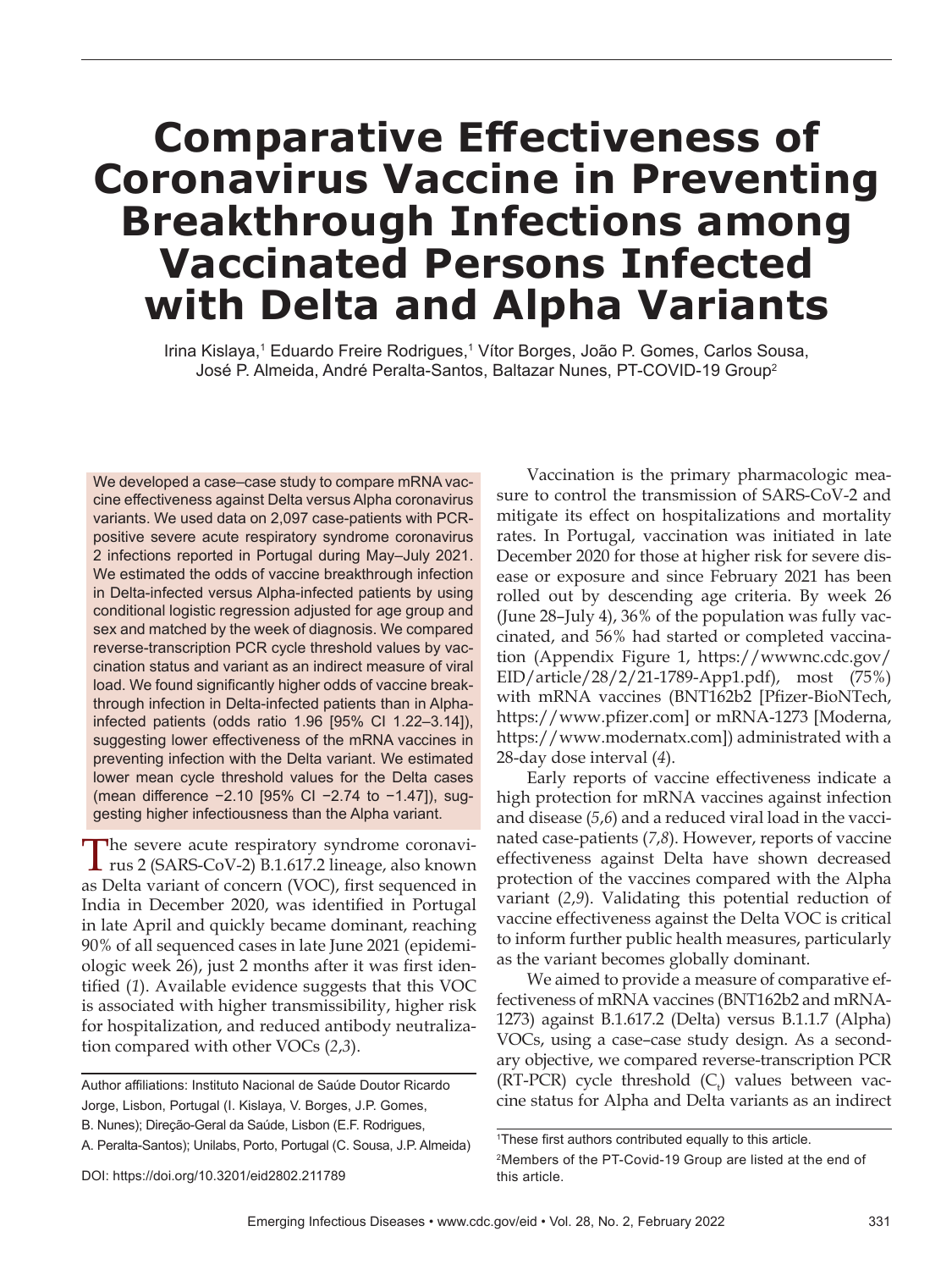# RESEARCH

measure of viral load and, thus, transmissibility of the vaccine breakthrough cases for both variants.

# **Methods**

# **Study Design**

We developed an observational case–case study (*10*) comparing odds of vaccination (partial or complete) between RT-PCR–positive cases (symptomatic or asymptomatic) classified as infected with Delta versus Alpha VOCs. The study period was May 17–July 4, 2021 (epidemiologic weeks 20–26), to cover the period of VOC replacement in Portugal, from the Alpha (84.8%, week 19) to Delta dominance (96.1%, week 27) (*1*). Our analysis included persons with data on wholegenome sequencing (WGS) or spike (S) gene target failure (SGTF) who were  $\geq 40$  years of age and eligible for vaccination during the study period. Persons for whom data on national health registry number, age, sex, or diagnosis date were missing, and those vaccinated with Ad26.COV2-S (Johnson & Johnson/Janssen, https://www.janssen.com) or ChAdOx1 nCoV-19 (AstraZeneca, https://www.astrazeneca.com) vaccines were excluded from the study.

To indirectly infer the level of infectiousness of case-patients according to vaccination status and VOC type, we performed a secondary analysis by comparing the paired means of  $RT$ -PCR  $C_t$  values for nucleocapsid and open reading frame 1ab genes, by using data from a single large laboratory (Unilabs, https://unilabs. com). Lower  $C_{\text{t}}$  values reflect a reduced number of RT-PCR cycles required for amplification of SARS-CoV-2 RNA and, therefore, a higher number of virus copies within the sample. As such, studies have used  $C_t$  values to estimate viral load or viral shedding (*8*,*11*).

# **Data Sources**

# **SARS-CoV-2 Cases**

RT-PCR testing for SARS-CoV-2 in Portugal is done by hospitals as well as by public and private laboratories, and is available free of charge to anyone with symptoms consistent with coronavirus disease (COVID-19) (*12*). Laboratory-confirmed cases are reported to the mandatory National Epidemiologic Surveillance Information System (Sistema Nacional de Vigilância Epidemiológica, https://www.spms.minsaude.pt/2020/07/sinave-2). For this study, each notifying laboratory selected a random subset of RT-PCR– positive nasopharyngeal samples collected during the study period to be sent to the National SARS-CoV-2 Genomic Surveillance Network (*1*,*13*) and, thus, to be included in the study. We also included samples from

a private molecular biology laboratory (Unilabs) with nationwide coverage that routinely performs analysis on SGTF. We collected RT-PCR  $C_t$  values as an indirect measure of viral load (*11*). We removed duplicate records on the basis of national health register numbers, maintaining only the first collected sample.

## **Variant Classification**

We classified SARS-CoV-2 variants by viral WGS or inferred by SGTF data. For nonsequenced samples, we considered S-positive specimens (with amplification of structural gene) as Delta and SGTF samples as Alpha by using the TaqPath COVID-19 CE IVD RT-PCR Kit (Thermo Fisher Scientific, https://www. thermofisher.com) that targets 3 genes (structural, nucleocapsid, and open reading frame 1ab), performed according to the manufacturer's specifications, as described elsewhere (*13*).

## **Vaccination Status, Demographics, and Data Linkage**

We obtained COVID-19 vaccination status through the electronic national vaccination register (https:// www.sns.gov.pt/monitorizacao-do-sns/vacinascovid-19). We classified vaccination exposure as no register of vaccine administration before diagnosis (i.e., unvaccinated); SARS-CoV-2 infection diagnosis <14 days after first dose mRNA vaccination (1 dose  $[$  <14 days]); SARS-CoV-2 infection diagnosis  $\geq$ 14 days after first dose or <14 days after second dose (1 dose  $[$ 214 days] or 2 doses [<14 days]) (i.e., partial vaccination); and  $\geq$ 14 days after second dose of the mRNA vaccine (2 doses [>14 days]) (i.e., complete vaccination). Information about age, sex, and date at diagnosis was routinely collected by National Epidemiologic Surveillance Information System. We performed a deterministic record linkage to join all data sources, namely on vaccination status, outcomes (VOC classification), and other covariates (e.g., age group and sex) and to remove duplicate data from the dataset.

# **Statistical Analysis**

We compared characteristics of delta and alpha SARS-CoV-2 case-patients by using the  $\chi^2$  test. We considered Delta-infected case-patients as case-patients of interest and Alpha-infected case-patients as the reference group. We used conditional logistic regression matched by the week of diagnosis and adjusted for age group and sex to estimate confounder-adjusted odds of having been infected by SARS-CoV-2 and vaccinated among Delta case-patients compared with Alpha case-patients. These covariates might be associated with the probability of having been vaccinated and being exposed to the virus and type of variant.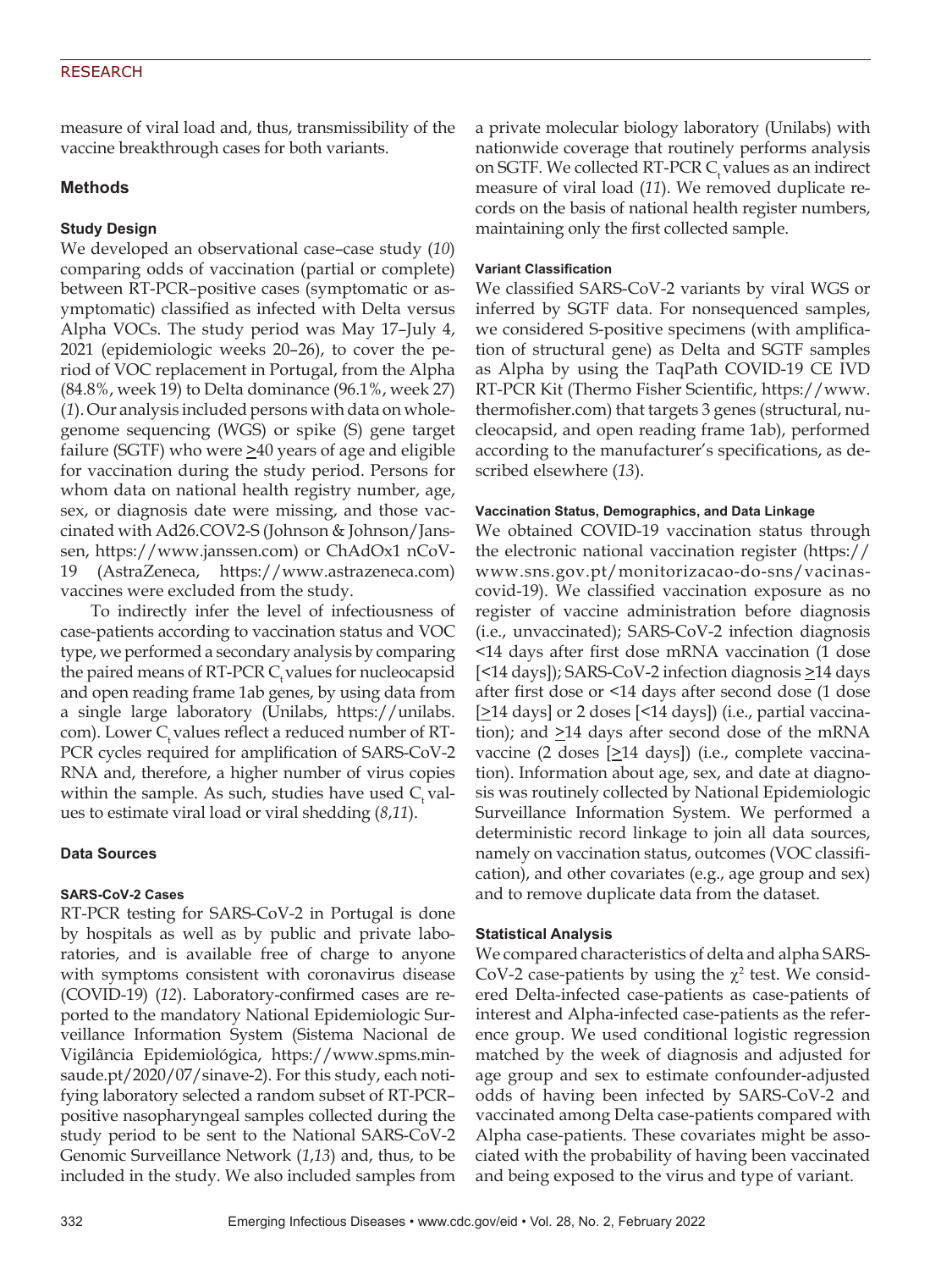In our analysis, odds ratio (OR) = 1 indicates no difference in odds of having been infected by SARS-CoV-2 and vaccinated and, thus, a proxy of no difference between mRNA vaccine effectiveness against the Delta versus Alpha VOC. OR >1 indicates a higher odds of having been infected by SARS-CoV-2 and vaccinated, thus lower vaccine effectiveness against the Delta versus Alpha VOC, whereas OR <1 indicates a lower odds of having been infected by SARS-CoV-2 and vaccinated among Delta case-patients and a higher vaccine effectiveness against the Delta versus Alpha VOC (Appendix).

We stratified mean and SD  $C_t$  values for Alpha-infected and Delta-infected case-patients on the basis of vaccination status. We evaluated differences between mean  $C_t$  values by vaccination status and VOC by fitting a linear multiple regression model with  $C_t$  values as outcome, adjusting for sex, age group, and week of case diagnosis. We included an interaction term between vaccination status and VOC type in the regression model to determine whether the effect of vaccination status on  $C_t$ values differed between Delta and Alpha.

## **Sensitivity Analysis**

To assess the change of the sampling strategy for WGS from a monthly to weekly basis, which occurred on week 21, we restricted our analysis to weeks 22–26. In addition, to assess the bias of misclassification error associated with the SGTF method (particularly in the early weeks of the study period, when overall prevalence of the Delta variant was lower and SGTF sensitivity may also have been lower), we analyzed samples identified exclusively through WGS during weeks 22–26. Finally, to address whether having been infected and vaccinated was associated with lower infectiousness in any of the studied VOCs, we restricted analysis to samples with  $C_t$  values <25 (8).

#### **Ethics Considerations**

Genomic surveillance of SARS-CoV-2 in Portugal is regulated by Assistant Secretary of State and Health Executive Order no. 331/2021, issued on January 11, 2021. The research on genomic epidemiology of SARS-COV-2 received the clearance of the Ethics Committee of Instituto Nacional de Saúde Doutor Ricardo Jorge on March 30, 2021.

## **Results**

#### **Main Analysis**

A total of 22,784 SARS-CoV-2–positive cases were reported in Portugal during May 17–July 4, 2021, among persons >40 years of age. Of 2,097 cases included in the analysis, 966 (46.1%) were variant-classified with WGS and 1,131 (53.9%) with SGTF. During the study period, 94.7% (827/873) of the S-positive sequenced samples were confirmed as Delta and 96.9% (372/384) of SGTF samples were classified as Alpha through WGS, thus indicating that the SGTF-derived VOC classification was robust.

Among Delta case-patients, we observed a higher proportion of persons  $\geq$ 70 years of age (p<0.001) (Table 1), and a higher proportion of vaccinated persons (p<0.001) than among the Alpha case-patients. We report a statistically significant higher odds of being partially vaccinated (OR 1.70 [95% CI 1.18–2.47]) or completely vaccinated (OR 1.96 [95% CI 1.22–3.14]) among the Delta case-patients than among the Alpha case-patients, suggesting lower mRNA vaccine effectiveness for the Delta variant (Table 2). After adjustment for age group and sex, similar estimated ORs were observed for the complete vaccination scheme (OR 1.96 [95% CI 1.43–2.69]) or for partial vaccination (OR 1.81 [95% CI 1.37–2.39]).

|                                                           | Table 1. Characteristics of patients in the study sample, by severe acute respiratory syndrome coronavirus 2 variant of concern, |                          |                |  |  |  |  |
|-----------------------------------------------------------|----------------------------------------------------------------------------------------------------------------------------------|--------------------------|----------------|--|--|--|--|
| Portugal, epidemiologic weeks 20–26 (May 17–July 4), 2021 |                                                                                                                                  |                          |                |  |  |  |  |
| Characteristic                                            | Delta (B.1.617.2), no. (%)                                                                                                       | Alpha (B.1.1.7), no. (%) | Total, no. (%) |  |  |  |  |
| Overall                                                   | 1,366 (100)                                                                                                                      | 731 (100)                | 2,097 (100)    |  |  |  |  |
| Week of diagnosis                                         |                                                                                                                                  |                          |                |  |  |  |  |
| 20                                                        | 53(4)                                                                                                                            | 137 (19)                 | 190(9)         |  |  |  |  |
| 21                                                        | 64 (5)                                                                                                                           | 154 (21)                 | 218 (10)       |  |  |  |  |
| 22                                                        | 112(8)                                                                                                                           | 171 (23)                 | 283 (13)       |  |  |  |  |
| 23                                                        | 192 (14)                                                                                                                         | 114(16)                  | 306(15)        |  |  |  |  |
| 24                                                        | 249 (18)                                                                                                                         | 73 (10)                  | 322 (15)       |  |  |  |  |
| 25                                                        | 350(26)                                                                                                                          | 38(5)                    | 388 (19)       |  |  |  |  |
| 26                                                        | 346 (25)                                                                                                                         | 44 (6)                   | 390 (19)       |  |  |  |  |
| Age group, y                                              |                                                                                                                                  |                          |                |  |  |  |  |
| $40 - 49$                                                 | 760 (56)                                                                                                                         | 378 (52)                 | 1,138(54)      |  |  |  |  |
| $50 - 69$                                                 | 474 (35)                                                                                                                         | 313(43)                  | 787 (38)       |  |  |  |  |
| $\geq 70$                                                 | 132 (10)                                                                                                                         | 40 (5)                   | 172(8)         |  |  |  |  |
| Sex                                                       |                                                                                                                                  |                          |                |  |  |  |  |
| F                                                         | 707 (52)                                                                                                                         | 402 (55)                 | 1,109(53)      |  |  |  |  |
| М                                                         | 659 (48)                                                                                                                         | 329 (45)                 | 988 (47)       |  |  |  |  |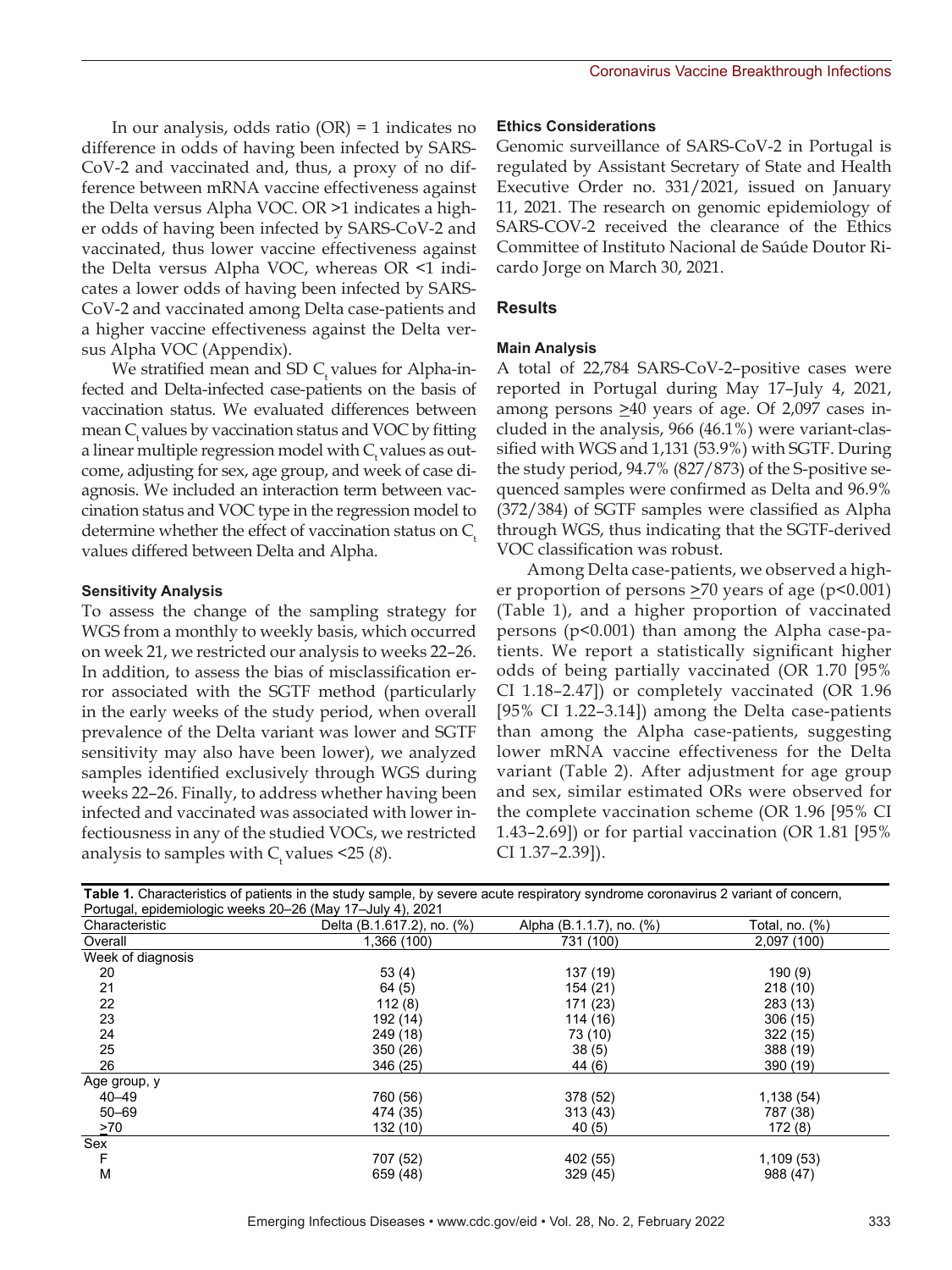# RESEARCH

## **Secondary Analysis**

We observed statistically significant higher mean  $C_t$ values among those with complete vaccination compared with unvaccinated case-patients for Delta (17.7 vs. 16.5 ) as well as for Alpha (21.8 vs. 18.4) (Table 3; Figure), suggesting lower viral loads in vaccinated compared with unvaccinated case-patients for both VOCs. Although the Alpha variant cases had statistically significant confounder-adjusted  $C_t$  values mean difference (MD) of 4.49 (95% CI 2.07–6.91) after complete vaccination, representing an increase of  $C_t$ values (lower infectiousness), the Delta variant cases showed only about half of that increase, with a statistically significant confounder-adjusted  $C_t$  value mean difference point estimate of 2.24 (95% CI 0.85–3.64) between unvaccinated and fully vaccinated breakthrough case-patients. For partial vaccination, statistically significant differences in mean  $C<sub>r</sub>$  values were observed for Alpha (MD 1.87 [95% CI 0.2–3.53]) but not for Delta cases (MD −0.15 [95% CI −0.99 to 0.96]), suggesting similar viral load between unvaccinated and partially vaccinated Delta case-patients.

The confounder-adjusted paired-mean difference in C<sub>r</sub> values between Delta and Alpha was statistically significant for unvaccinated persons (MD –1.66 [95% CI –2.37 to –0.95]). For partially (MD –1.88 [95% CI –3.77 to 0.003]) and completely vaccinated persons (MD –2.24 [95% CI –4.8 to 0.32]) we did not observed statistically significant mean differences in  $C_t$  values between delta and alpha.

# **Sensitivity Analysis**

In a sensitivity analysis (Table 4), restricted to weeks 22–26, confounder-adjusted OR estimates for having been infected and completely vaccinated (OR 1.78 [95% CI 1.01–3.13]) and partially vaccinated (OR 1.91 [95% CI 1.22–3.00]) remained similar and statistically significant. Restricting the analysis to the cases identified through WGS, we observed a drop in the adjusted OR point estimate of complete vaccination (OR 1.48 [95% CI 0.75–2.93]) with a loss of statistical significance, but for partial vaccination, estimates yielded increased significant results (OR 2.5 [95% CI

1.23–5.08]). Restricting to cases with  $C_r$  values <25 (n = 1,363), we observed an increase of the OR of infection and vaccination against Delta versus Alpha variants both for partial (OR 2.47 [95% CI 1.48–4.12]) and complete vaccination (OR 2.42 [95% CI 1.06–5.51).

## **Discussion**

We observed statistically significant higher odds of having been infected and vaccinated (vaccine infection breakthrough) among Delta-infected versus Alpha-infected case-patients, suggesting a lower mRNA vaccines effectiveness for SARS-CoV-2 infection with the Delta VOC. The findings were consistent for both complete and partial vaccination. Delta breakthrough case-patients have a higher viral load (lower  $C_{\mu}$  values) compared with Alpha breakthrough case-patients.

The OR estimates for complete vaccination (vaccine infection breakthrough) (1.96) are in line with findings of test-negative design studies on vaccine effectiveness from Scotland and England (*2*,*9*) based only on SGTF or mixed SGTF and WGS methodology for variant identification. Those studies reported a 5.9 percentage point reduction of BNT162b2 vaccine effectiveness against the Delta VOC compared with 13.0 percentage points for the alpha VOC for complete vaccination (*2*,*9*), with nonoverlapping CIs for vaccine effectiveness estimates.

For partial vaccination, our results indicated statistically significant lower mRNA vaccine effectiveness against the Delta VOC (OR = 1.8), supporting the need to promptly complete vaccination schedules to account for swiftly reduced effectiveness against this variant. This result is not in line with previous research conducted in England (*9*). Several factors may explain the differences between that study (*9*) and our work: the target population is different (persons  $\geq 16$ years of age vs.  $\geq 40$  years of age); differences exist in the Alpha and Delta relative frequencies during the study period; differences exist in vaccination calendar and time between doses administration, with England having a higher proportion of persons exposed to 2 doses because of an earlier campaign roll out and

Table 2. Crude and adjusted odds ratio of being infected with severe acute respiratory syndrome coronavirus 2 and vaccinated (odds of vaccine infection breakthrough) in Delta-infected versus Alpha-infected patients, Portugal, epidemiologic weeks 20-26 (May 17-July 4), 2021\*

| JUIY 41, ZUZ I                     |                  |                   |                     |                                   |
|------------------------------------|------------------|-------------------|---------------------|-----------------------------------|
| Vaccination status                 | Delta, no. $(%)$ | Alpha, no. $(\%)$ | Crude OR (95% CI)   | Confounder-adjusted + OR (95% CI) |
| Unvaccinated                       | 777 (57)         | 517 (78)          | Referent            | Referent                          |
| 1 dose (<14 d)                     | 229 (17)         | 73 (10)           | 1.23 (0.83 to 1.82) | 1.29 (0.85 to 1.95)               |
| 1 dose (>14 d) or 2 doses (<14 d)± | 198 (14)         | 49 (7)            | 1.70 (1.18 to 2.47) | 1.81 (1.37 to 2.39)               |
| 2 doses $(>14 \text{ d})\$         | 162 (12)         | 38(5)             | 1.96 (1.43 to 2.69) | 1.96 $(1.22 \text{ to } 3.14)$    |
|                                    |                  |                   |                     |                                   |

\*OR, odds ratio. 

†Adjusted for sex and age group by conditional logistic regression using week of diagnosis result as matching variable.

‡Partial vaccination.

§Complete vaccination.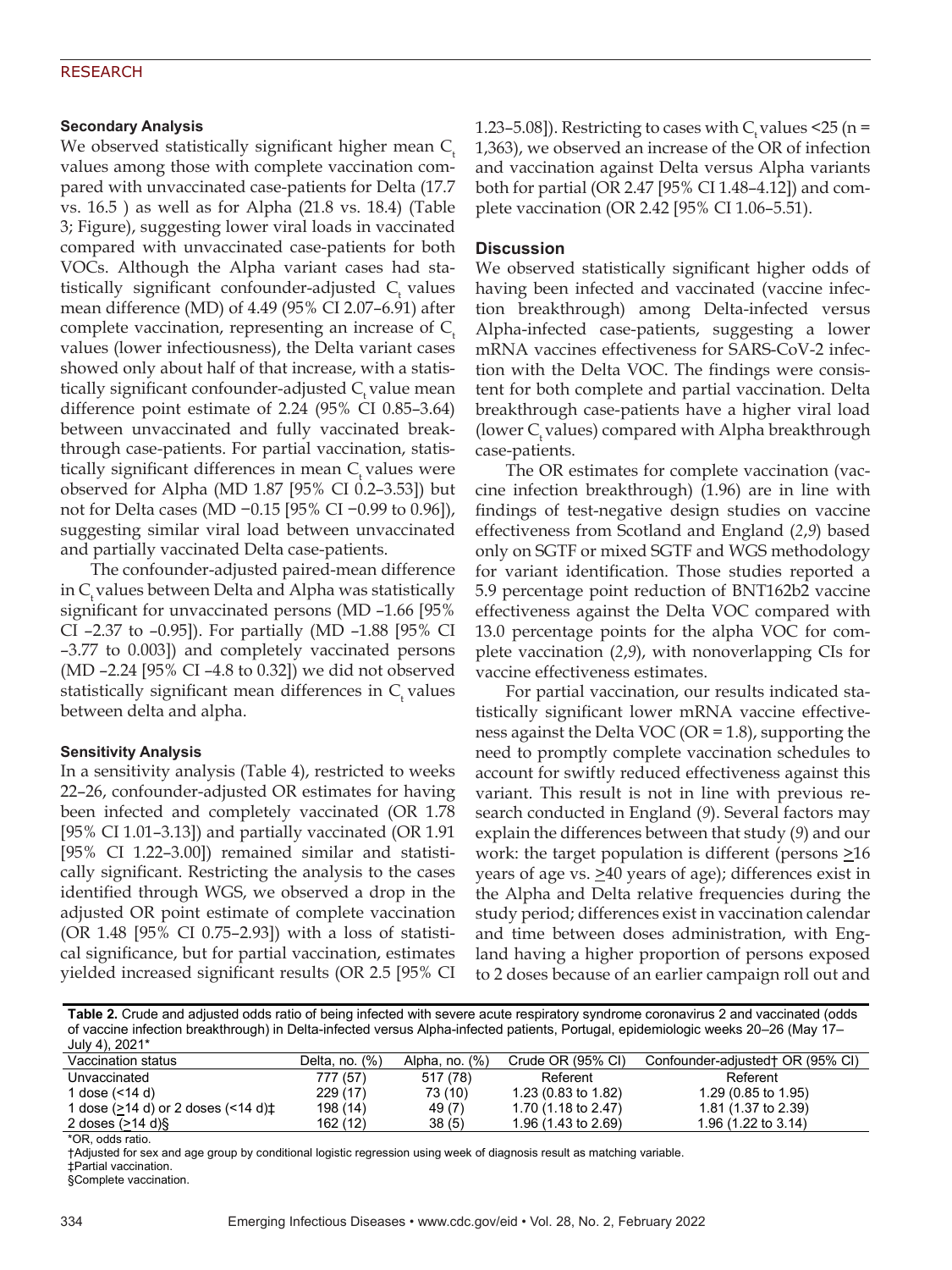

Figure. Distribution of C, paired mean (reverse-transcription PCR C, values for nucleocapsid and open reading frame 1ab genes) by coronavirus variant and vaccination status, Portugal, epidemiologic weeks 20–26 (May 17–July 4), 2021. Box top and bottom indicate first and the third quartiles of C, distribution, horizontal line inside box indicates median, and whiskers indicate minimum and maximum values.  $\mathsf{C}_{\!t^{\prime\!$  cycle threshold.

Portugal having shorter time of exposure to a single dose; and a sample selection methodology for WGS.

On our secondary analysis, we observed lower  $C_{\mu}$ values (indicative of higher viral loads) among Delta compared with Alpha case-patients (MD −2.10 [95% CI −2.74 to −1.47]). Furthermore, although complete vaccination increases  $C_t$  values (thus reducing estimated viral loads) in Alpha case-patients by 4.49 (95% CI 2.07–6.91), for the Delta variant, complete vaccination had a much lower increase of  $C<sub>t</sub>$  values (2.24 [95% CI 0.85–3.64]), only half of the difference observed for Alpha case-patients. These findings are consistent with vaccine infection breakthrough cases; Delta variant case-patients have higher infectiousness than alpha variant case-patients. Our findings were similar to results of the studies performed in Israel, when Alpha variant was the dominant variant, that also found a 5.09 (95% CI 2.8–7.4) increase of nucleocapsid gene C<sub>r</sub> values (8) between completely vaccinated and unvaccinated cases and 1.51 for those partially vaccinated with BNT162b2 (*7*). Those findings are consistent with our results for the Alpha variant.

Our results were robust to variations in the sampling strategy, including changing the weeks of di-

agnosis included. Restricting analysis to samples with higher viral loads (selected on the basis of low  $C_{t}$  values  $[C_{t}$  <25]), we observed an even higher OR of vaccine infection breakthrough between Delta and Alpha variant cases, which supports the relevance of the Delta relative vaccine effectiveness reduction effect in the transmission of SARS-CoV-2, both for partial (OR 2.47 [95% CI 1.48–4.12]) and complete vaccination (OR 2.42 [95% CI 1.06–5.51]). The restriction to WGS samples only, however, resulted in a loss in a sample size and lack of statistical power to detect differences for complete vaccination.

This study has several limitations; in particular, possible misclassification and selection and confounding bias should be acknowledged. Although we observed a high positive predictive value (94.7%) of non-SGTF data to identify Delta cases within the study sample, a misclassification error may have led to underestimating the reported effect. However, SGTF methodology has previously shown good classification accuracy to identify B.1.1.7 in Portugal (*13*) and has more recently been shown to distinguish between Alpha and Delta VOCs in Scotland and England (*2*,*9*) and may be highly useful when a large-scale testing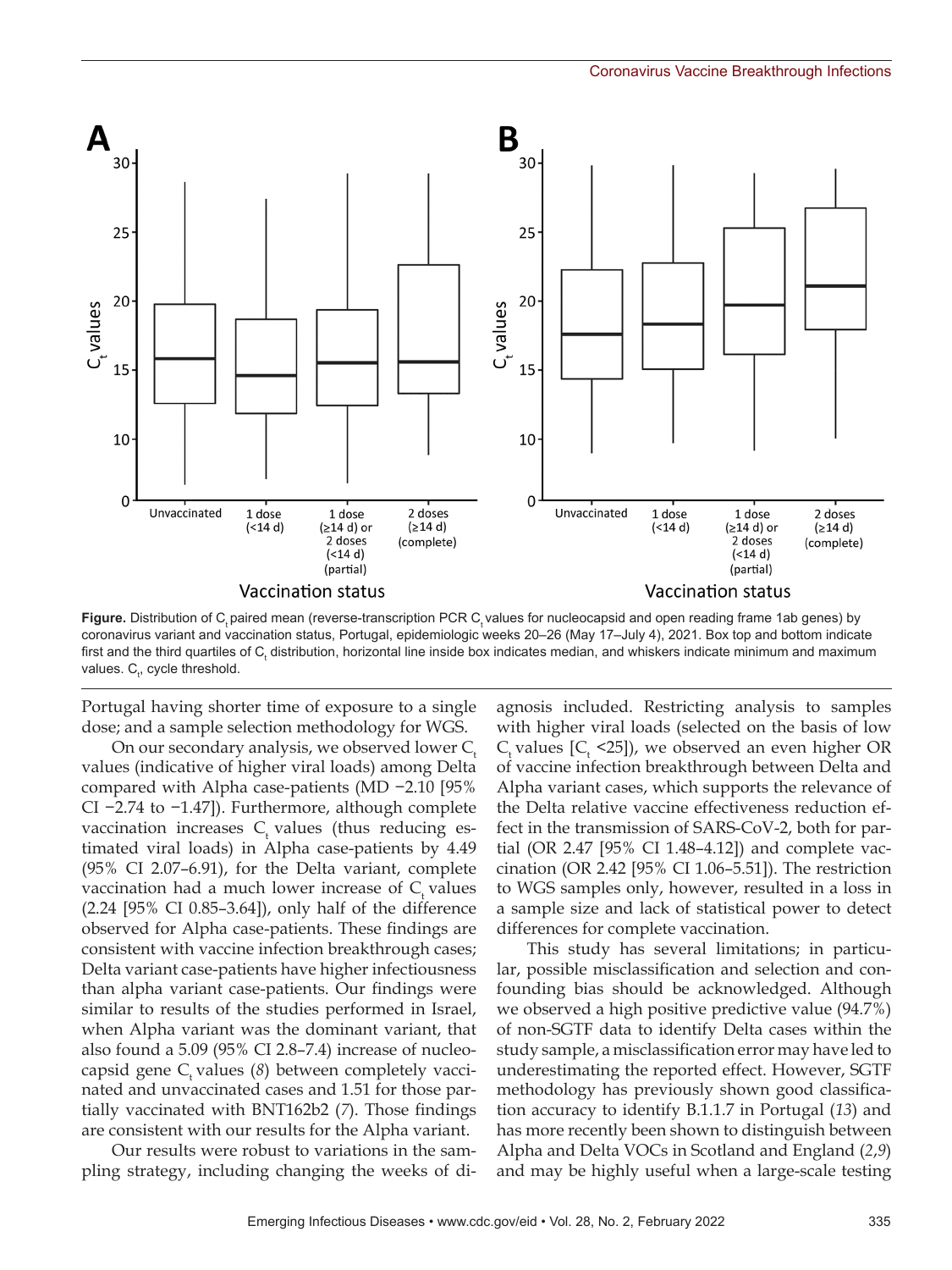Table 3. C<sub>t</sub> values based on mean reverse-transcription PCR C<sub>t</sub> values for nucleocapsid and open reading frame 1ab genes, stratified by vaccination status and severe acute respiratory syndrome coronavirus 2 variant of concern, and confounder-adjusted mean differences, Portugal, epidemiologic weeks 20–26 (May 17–July 4), 2021

| $\frac{1}{2}$ and $\frac{1}{2}$ and $\frac{1}{2}$ and $\frac{1}{2}$ and $\frac{1}{2}$ and $\frac{1}{2}$ and $\frac{1}{2}$ and $\frac{1}{2}$ and $\frac{1}{2}$ and $\frac{1}{2}$ and $\frac{1}{2}$ and $\frac{1}{2}$ and $\frac{1}{2}$ and $\frac{1}{2}$ and $\frac{1}{2}$ and $\frac{1}{2}$ a |                            |                       |                                 |  |  |  |  |
|-----------------------------------------------------------------------------------------------------------------------------------------------------------------------------------------------------------------------------------------------------------------------------------------------|----------------------------|-----------------------|---------------------------------|--|--|--|--|
|                                                                                                                                                                                                                                                                                               | Delta (B.1.617.2),         | Alpha (B.1.1.7), mean | Mean difference,* Delta         |  |  |  |  |
| Vaccination status                                                                                                                                                                                                                                                                            | mean (SD)                  | (SD)                  | vs. Alpha (95% CI)              |  |  |  |  |
| Overall                                                                                                                                                                                                                                                                                       | 16.4 (5.0)                 | 18.7(5.3)             | $-2.10$ ( $-2.74$ to $-1.47$ )  |  |  |  |  |
| Unvaccinated                                                                                                                                                                                                                                                                                  | 16.5(4.9)                  | 18.4(5.2)             | $-1.66$ ( $-2.37$ to $-0.95$ )  |  |  |  |  |
| 1 dose (<14 d)                                                                                                                                                                                                                                                                                | 15.7(4.9)                  | 19.2(5.6)             | $-1.42$ ( $-3.07$ to 0.23)      |  |  |  |  |
| 1 dose $($ >14 d) or 2 doses $($ <14 d) $\dagger$                                                                                                                                                                                                                                             | 16.1(5.0)                  | 20.0(5.6)             | $-1.88$ ( $-3.77$ to $-0.003$ ) |  |  |  |  |
| 2 doses $(>14$ d) $\pm$                                                                                                                                                                                                                                                                       | 17.7(5.7)                  | 21.8(5.7)             | $-2.24$ ( $-4.8$ to 0.32)       |  |  |  |  |
| Mean difference, partial vaccinated vs. unvaccinated*                                                                                                                                                                                                                                         | $-0.15$ ( $-0.99$ to 0.96) | 1.87 (0.2 to 3.53)    |                                 |  |  |  |  |
| Mean difference, complete vaccinated vs. unvaccinated*                                                                                                                                                                                                                                        | $2.24$ (0.85 to 3.64)      | 4.49 (2.07 to 6.91)   |                                 |  |  |  |  |
| *Mean difference and respective 95% CIs estimated by linear regression model adjusted to sex, age group, and week of diagnosis.                                                                                                                                                               |                            |                       |                                 |  |  |  |  |
| <b>+Partial vaccination.</b>                                                                                                                                                                                                                                                                  |                            |                       |                                 |  |  |  |  |
| ±Complete vaccination.                                                                                                                                                                                                                                                                        |                            |                       |                                 |  |  |  |  |

strategy is in place and electronic vaccination registers are used. In addition, information bias caused by misclassification of vaccination status can arise from delays in registering vaccination status and diagnosis. However, data extraction was performed 3 weeks after the end of the study period to minimize bias (e.g., vaccination centers are instructed to register vaccinations up to 24 hours after administration). Our sampling strategy resulted in some selection bias. Overall, 22,784 cases were identified in Portugal during the study period among those  $\geq 40$  years of age, and their age distribution was different from the study sample (Appendix Figure 4), skewed toward younger ages in the study sample, possibly because our sample was collected mainly through ambulatory laboratories, whereas older persons (>80 years of age) are expected to be more frequently diagnosed by hospital laboratories. This result could bias our estimates if the reduction of vaccine effectiveness between Delta and Alpha variant is age-dependent. For example, if the vaccine effectiveness reduction is higher among older persons, our results could be underestimated. Moreover,

Delta cases occurred more frequently among older participants, and older participants were the first to be vaccinated in Portugal (*4*) and, thus, had a longer exposure time after their second dose. With time, a waning of the vaccine effect can occur, possibly contributing to the observed differences among persons who were completely vaccinated.

After adjusting for confounding, we did not observe a substantial change in OR estimates. Although we cannot exclude residual confounding bias, given that other factors not accounted for might be associated with the probability of exposure to the virus and of being vaccinated (e.g., health and social services worker status, ethnicity, and education). However, we found that other studies (*9*) that adjusted for these potential confounding factors not accounted in our study did not observe a substantial difference between crude and confounder-adjusted estimates. Hence, if any residual confounding occurred, it could have a small effect on the effect estimates.

The results must always be interpreted in context because they do not provide evidence to question the

| Table 4. Sensitivity analysis crude and adjusted odds ratio of being infected and vaccinated (odds of vaccine infection breakthrough) |                    |                  |                                |                      |  |  |  |
|---------------------------------------------------------------------------------------------------------------------------------------|--------------------|------------------|--------------------------------|----------------------|--|--|--|
| in Delta versus Alpha SARS-CoV-2 cases, Portugal, weeks 20-26 (May 17-July 4), 2021*                                                  |                    |                  |                                |                      |  |  |  |
|                                                                                                                                       | Delta (B.1.617.2), | Alpha (B.1.1.7), |                                | Confounder-adjusted† |  |  |  |
| Vaccination status                                                                                                                    | no. (%)            | no. (%)          | Crude OR (95% CI)              | OR (95% CI)          |  |  |  |
| Restricted to epidemiologic weeks $22-26$ , $n = 1,689$                                                                               |                    |                  |                                |                      |  |  |  |
| Unvaccinated                                                                                                                          | 682 (55)           | 328 (75)         | Referent                       | Referent             |  |  |  |
| 1 dose (<14 d)                                                                                                                        | 224 (18)           | 54 (12)          | 1.34 (0.94 to 1.91)            | 1.38 (0.96 to 1.98)  |  |  |  |
| 1 dose (>14 d) or 2 doses $($ < 14 d) $\pm$                                                                                           | 190 (15)           | 32(7)            | 1.87 (1.22 to 2.86)            | 1.91 (1.22 to 3.00)  |  |  |  |
| 2 doses $(>14 \text{ d})$ §                                                                                                           | 153 (12)           | 26(6)            | 1.99 (1.25 to 3.16)            | 1.78 (1.01 to 3.13)  |  |  |  |
| Restricted to WGS-classified VOC patients, n = 931                                                                                    |                    |                  |                                |                      |  |  |  |
| Unvaccinated                                                                                                                          | 406 (59)           | 189 (77)         | Referent                       | Referent             |  |  |  |
| 1 dose (<14 d)                                                                                                                        | 104 (15)           | 29(12)           | 1.21 (0.75 to 1.95)            | 1.20 (0.73 to 1.96)  |  |  |  |
| 1 dose $($ >14 d) or 2 doses $($ < 14 d) $\pm$                                                                                        | 84 (12)            | 11 $(4)$         | 2.63 (1.34 to 5.20)            | 2.50 (1.23 to 5.08)  |  |  |  |
| 2 doses $(>14 \text{ d})$ §                                                                                                           | 90(13)             | 18(7)            | 1.91 (1.09 to 3.34)            | 1.48 (0.75 to 2.93)  |  |  |  |
| Restricted to patients with $C_t$ values <25, n = 1,363                                                                               |                    |                  |                                |                      |  |  |  |
| Unvaccinated                                                                                                                          | 492 (57)           | 412 (82)         | Referent                       | Referent             |  |  |  |
| 1 dose (<14 d)                                                                                                                        | 161 (19)           | 48 (10)          | 1.20 $(0.79 \text{ to } 1.81)$ | 1.30 (0.85 to 1.98)  |  |  |  |
| 1 dose $($ >14 d) or 2 doses $($ < 14 d) $\pm$                                                                                        | 142 (17)           | 30(6)            | 2.14 (1.32 to 3.46)            | 2.47 (1.48 to 4.12)  |  |  |  |
| 2 doses (>14 d)§                                                                                                                      | 64 (7)             | 14(3)            | 1.92 (0.97 to 3.82)            | 2.42 (1.06 to 5.51)  |  |  |  |

\*C<sub>t</sub>, cycle threshold; OR, odds ratio; WGS, whole-genome sequencing; VOC, variant of concern.

†Adjusted for sex and age group by conditional logistic regression using week of diagnosis result as matching variable.

‡Partial vaccination.

§Complete vaccination